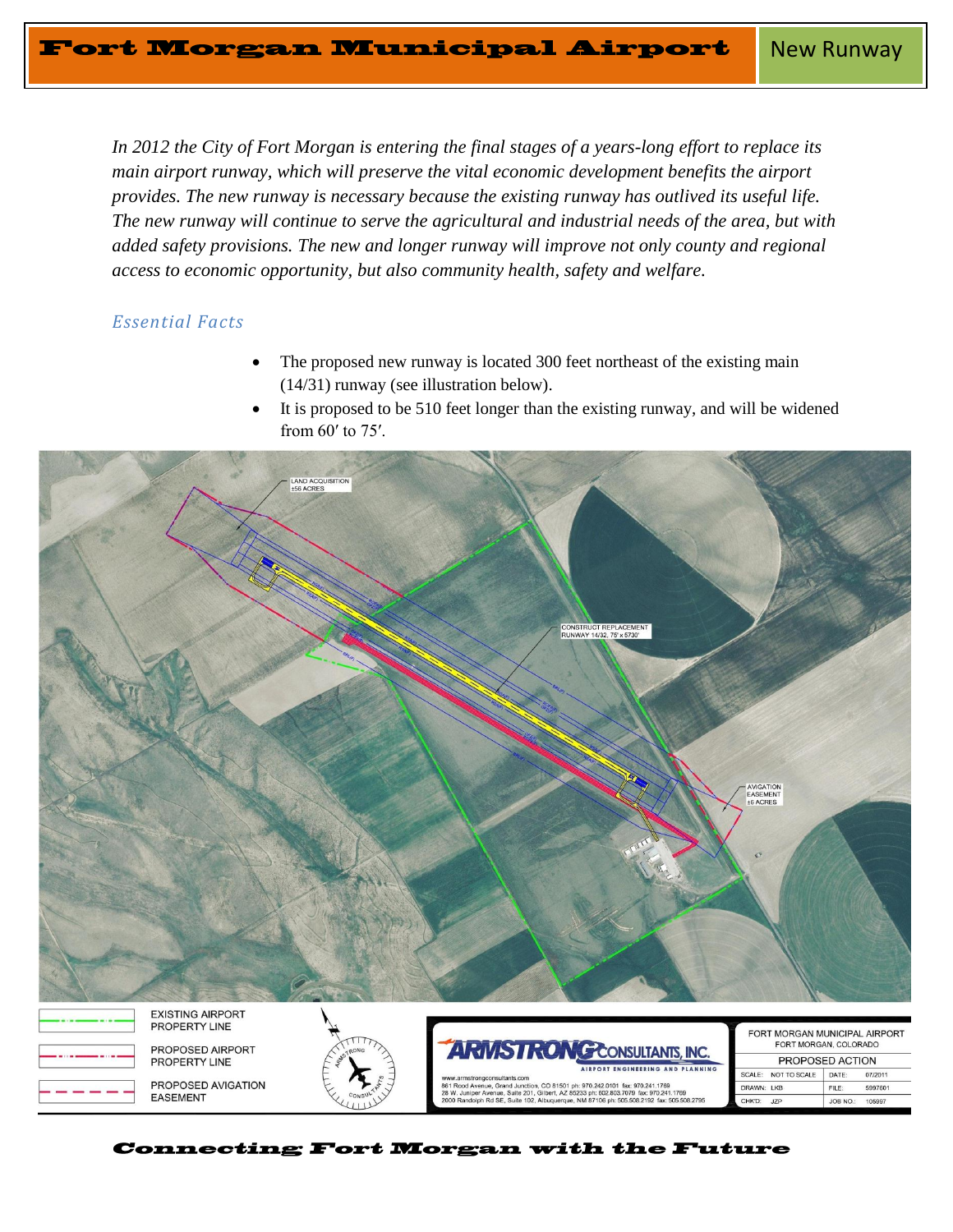# *What will the new runway cost?*

The proposed new runway is currently estimated to cost about \$5.8 million. The FAA will provide 90% of the funding, and CDOT's Aeronautics Division will provide 5%, leaving the City to fund the remaining 5%.

### *Why is a new runway necessary?*

The existing runway is worn out, narrow, short, steep and too close to the highway.

# *What lands must be purchased?*

To extend the runway from its current length of 5,220 to 5,730 linear feet requires about an additional 56 acres (for land development and approach protection) from the land owner to the north of the airport, as well as about 6 acres of an avigation easement (approach protection) from the land owner to the east of the airport.

# *How will the land values be determined?*

The value of the land for runway development and for approach protection is determined by a state certified land appraiser through a *Land Appraisal Report*. A second certified appraiser then conducts a *Review Appraisal* of the report to ensure that the methodology used in the appraisal report is reasonable, credible and adequately supported. The property owner then has the opportunity to hire their own appraiser as part of the project cost. The goal of the appraisal process is to ensure that any property owner is offered full, fair and just compensation for their land and/or air rights.

# *What if the runway is not constructed?*

The City cannot afford a 5.8 million dollar project, and the existing runway is failing. Once the runway can no longer be safely used, and if it is not reconstructed, the airport must close. Additionally, because Fort Morgan has accepted federal (FAA) funding for the airport for such items as the new taxi lane and avigation easements, all of the remaining (proportional) value of this grant money must be repaid to FAA. In summary, either the runway must be reconstructed or the airport must close.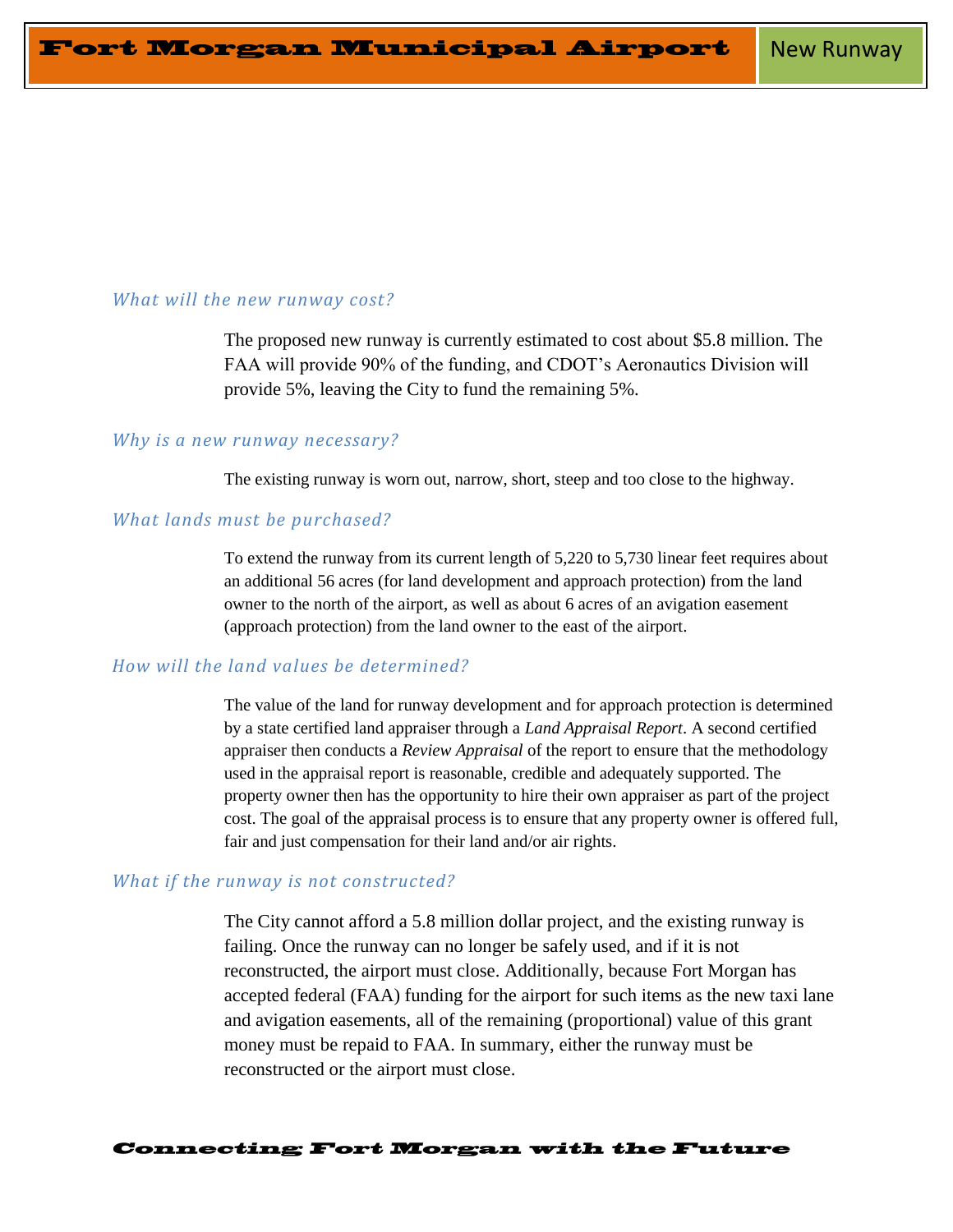## *Location and Brief history*

Fort Morgan Municipal Airport is located on State Highway 52, about 4.3 miles north of I-76. The first written record of the Fort Morgan airfield in its present location dates to 1933. By1938, the airfield was known as Young field, after Paul Young, who started a flight training school at that time. This airfield was donated to the City in 1940, and was used as a glider pilot school in 1942 as part of the military preparations for WWII. By this time it consisted of 320 acres, which is nearly its current size. It has been in continual use since that time, principally serving the agricultural needs of Morgan County.



## *Type of airport and use/purpose*

The Fort Morgan Municipal Airport is a public-use general aviation airport. As part of the Federal Aviation Administration (FAA) system, it currently serves single and light twin-engine recreational and business aircraft. Scott Aviation, an aerial application (crop dusting) firm, is the principal employer and user of the airport, and the primary aerial application firm in Morgan County.

### *Economic impacts of the existing airport*

**Connecting Fort Morgan with the Future**